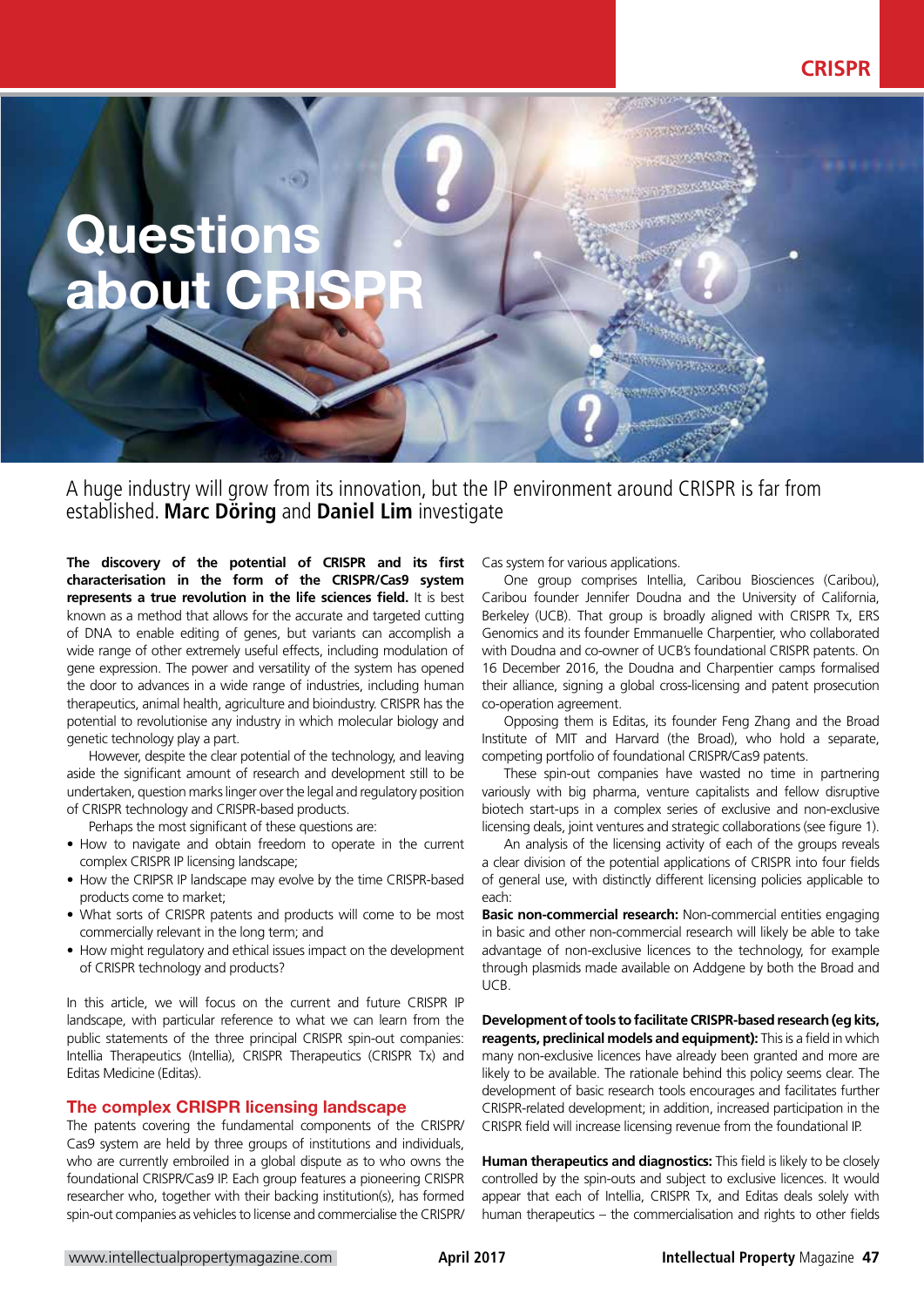of use are left to other spin-outs retained by the proprietor institutions.

As probably the most commercially significant field, it is in the interests of these companies to sub-divide it as much as possible. The spin-outs will seek to attract investment from exclusive licensees and collaborators to develop CRISPR-based therapies for specific indications/ research targets. At the same time, they will continue to pursue their own in-house research and development in respect of a number of lead targets.

Such in-house research has the dual purpose of showcasing their own technical expertise (and hence their attractiveness as a partner in a collaboration), as well as potentially leading to a viable future product.

#### **Other fields (eg animal health, agriculture and bioindustry)** For fields outside of those identified above, a more diverse range of approaches seems to have been taken. Whereas Caribou has exclusively licensed the CRISPR/Cas9 system to Dupont for agricultural uses, the Broad has done the same for Monsanto but on a non-exclusive basis.

However the proprietors and the commercialisation arms divide these fields of use, there is a tension between the public interest in pursuing CRISPR research for as many uses and potential therapies as possible and the parties' interests in segmenting the market for their commercial benefit. Where there is an unmet need and whole therapeutic areas are left unexplored due to a lack of freedom to operate, there may be a possible role for the exercise of compulsory licensing or Crown use provisions to keep avenues of research open.

The Broad claims to address this concern via its "inclusive innovation" licensing model, under which Editas Medicine has a right to exclusively use the licensed technology to develop therapies for targets of its choosing. After an initial period, other companies may apply to license the IP for use against genes of interest not being pursued by Editas. Editas is then given a further first right of refusal, after which the Broad may grant a licence to the applicant. The actual effectiveness of this model in encouraging research has yet to be tested.

## How might the IP landscape shift?

After the first few foundational patents, the CRISPR IP landscape will only become more complex – there are now hundreds, if not thousands, of CRISPR-related patent applications filed worldwide, by a wide array of companies. If even a fraction of these applications proceed to grant, we will be faced with an incredibly complex web of patent rights: many different owners holding patents of varying levels of strength and likely validity, with varying overlap and differing global coverage.

Unlike the telecommunications and technology industries, biotechnology does not lend itself so easily to the setting of formal centralised standards and patent pooling (although MPEG LA have announced they are exploring the pooling of patents to offer a onestop licensing solution). Rather than the need to standardise protocols/ techniques, in life sciences research there is benefit in a diversity of approaches and techniques and the constant adaptation/optimisation of techniques by individual laboratories for bespoke purposes is necessary to solve the many different challenges in the field.

That said, we may see a more organic consolidation of cross-licensing groups in respect of fundamental, platform-level CRISPR technology, possibly centred around the two already existing groups. As and when Intellia, CRISPR Tx and Editas start to find themselves needing to use new technology owned by other parties, such cross-licensing may become more attractive.

## Freedom to operate

Companies seeking freedom to operate in the development of commercial applications of CRISPR/Cas9 technology may adopt one of several strategies.

One option is for a company to simply pick a side and seek a licence from the spin-out whose patent portfolio appears most likely to grant the necessary freedom to operate both now and in the future. For collaborations, the particular expertise and different technical capabilities of each spin-out will likely also be strong factors in this decision.

Alternatively, a company might wish to hedge its bets and seek licences from multiple parties. This seems to be the approach that (for example) Sage Labs and Horizon Discovery have taken, with licences from both the Broad and Caribou.

Given the different scope of the Broad and UCB's foundational patents, and the no interference-in-fact decision from the United States Patent and Trademark Office (USPTO),<sup>1</sup> there is a very real possibility that both the Broad and UCB will retain patents, and companies therefore need to license two sets of foundational patents to be sure of freedom to operate in the CRISPR/Cas9 field. This is particularly when one considers the global dimension, with a complex patchwork of different applications and granted patents for each party across the world.

#### The key CRISPR patents of the future

As research in the CRISPR field progresses and companies move closer to the development of CRISPR-based commercial products, the types of patents being filed and eventually enforced by companies will shift perceptibly.

Most current CRISPR patents are more platform-level in nature and directed towards fundamental components of the CRISPR system, ie components such as the Cas protein itself, delivery vectors, guide RNA and general protocols. These will remain important and may come to define the preferred platform(s), product offering and particular expertise of the different groups – eg Editas is the exclusive licensee of the foundational patents over the newer CRISPR/Cpf1 system, which could come to be a competing system to CRISPR/Cas9. Whether these core and supporting platform technologies are deployed as blocking patents to be strongly enforced or as a source of revenue to be broadly licensed remains to be seen (and of course different companies may take very different approaches).

That said, it is probable that, when CRISPR-based products come to market, the most commercially relevant IP protection for those products, relied on to provide exclusivity and significant revenue streams, will be product specific patents. These patents can be expected to cover inventions such as final product compositions, cell treatment processes, specific editing strategies, administration/delivery systems targeting particular cells, new guide RNA designs, particular product specific gene editing processes, guide RNA and template DNA, and use of the product to treat particular indications. It is well recognised by the spin-outs that the foundational IP currently in dispute may expire before products come to market and, in the case of Intellia and CRISPR Tx, do not provide absolute exclusivity at any rate.

This was a point emphasised in the conference call held by the leadership of Intellia shortly after the USPTO decision, in which the long term importance of the foundational CRISPR/Cas9 IP to protect future revenue streams was downplayed and the importance of product specific patents highlighted. Similarly, the corporate presentations prepared by each of Intellia, CRISPR Tx and Editas ahead of the March healthcare conferences emphasise the importance of patent protection over product specific inventions.

In those presentations, Editas understandably emphasises its currently strong position on a broad platform of CRISPR patents (with over 500 pending applications between Editas and its licensors) including patents over the CRISPR/Cpf1 system. Intellia and CRISPR Tx's presentations reflect an awareness that they need to catch up and each outline a strategy to product specific IP and increase their patent filings.